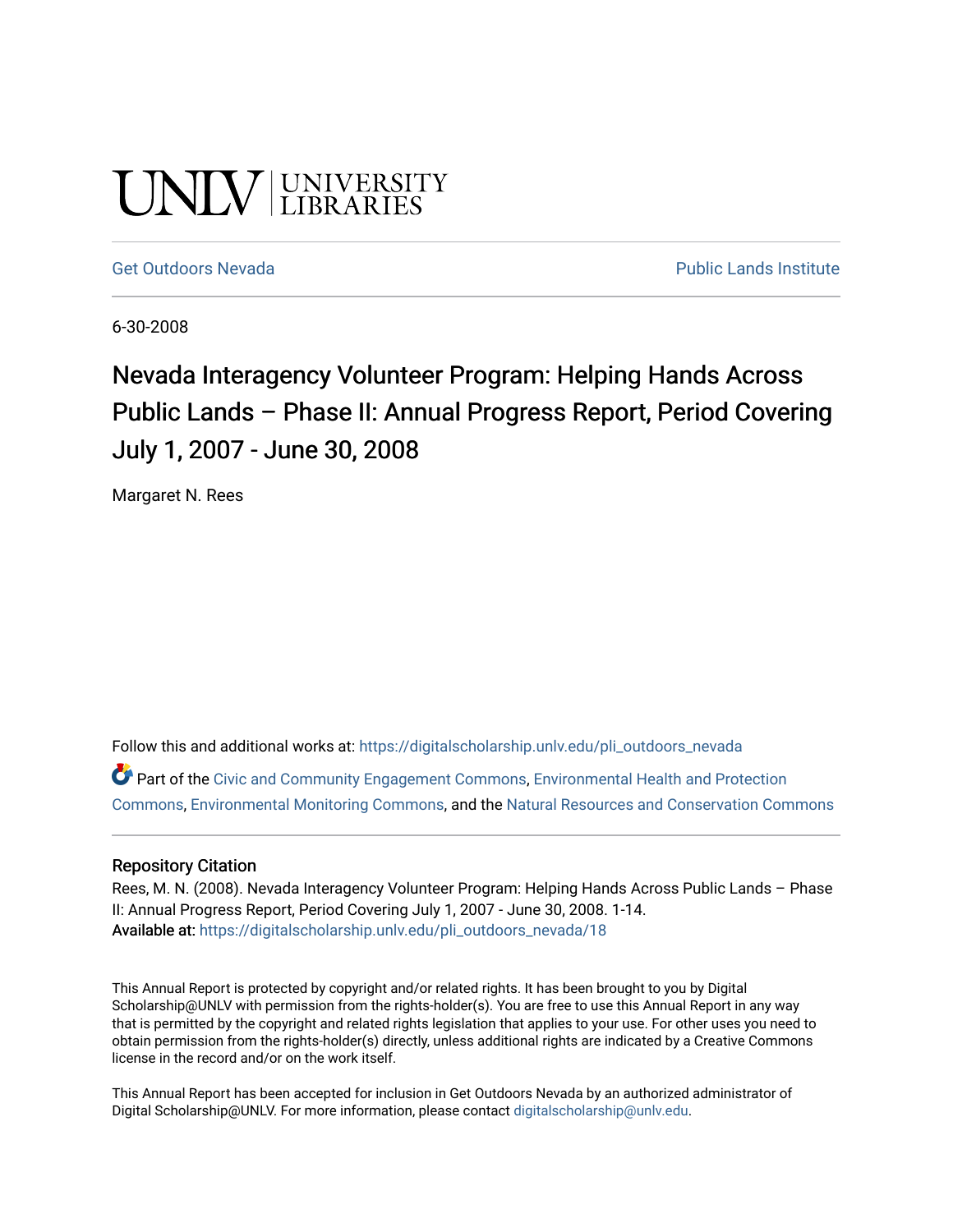

# **ANNUAL PROGRESS REPORT**

University of Nevada, Las Vegas Period Covering July 1, 2007 - June 30, 2008

Cooperative Agreement Number H8R07060001 Task Agreement Number J8R07070001

Nevada Interagency Volunteer Program: Helping Hands Across Public Lands – Phase II

# **Executive Summary**

- The Interagency Volunteer Program (IVP) completed a total of 25 volunteer events contributing a total of 7,270.5 volunteer hours.
- A total of 186 volunteers completed orientations and trainings with the IVP.
- In January, the database manager updated and archived records in the Volgistic data base.
- Since January, the Volgistic database has increased the number of records by 15% containing a total 5,171 records.
- The first annual IVP bus tour has been completed.
- The first event assistant training has been completed. A total of five event assistants have assisted event coordinators at six different volunteer events.
- Website activity this year averaged 88,670 hits per month, with an average of 8,881 pages viewed per month.
- The first Interagency Volunteer Program Open House has been completed.
- New Blackbrush seed collection events have been completed this year for May and June 2008.

# **Summary of Attachments**

- Fall/Winter 2007 and Spring/Summer 2008 volunteer event schedule.
- Pictures of volunteer events.

# **Task 1. Refine and maintain a quality Web-based volunteer database.**

• On January 1, 2008 the Volgistics volunteer database was updated by deleting volunteers who were on the mailing list for two years and had no volunteer hours. Active records with no volunteer hours were also archived from the past three years. A total of 521 records were removed leaving a total of 4,416 records in the database.The Volgistics volunteer database is now populated with 5,171 records,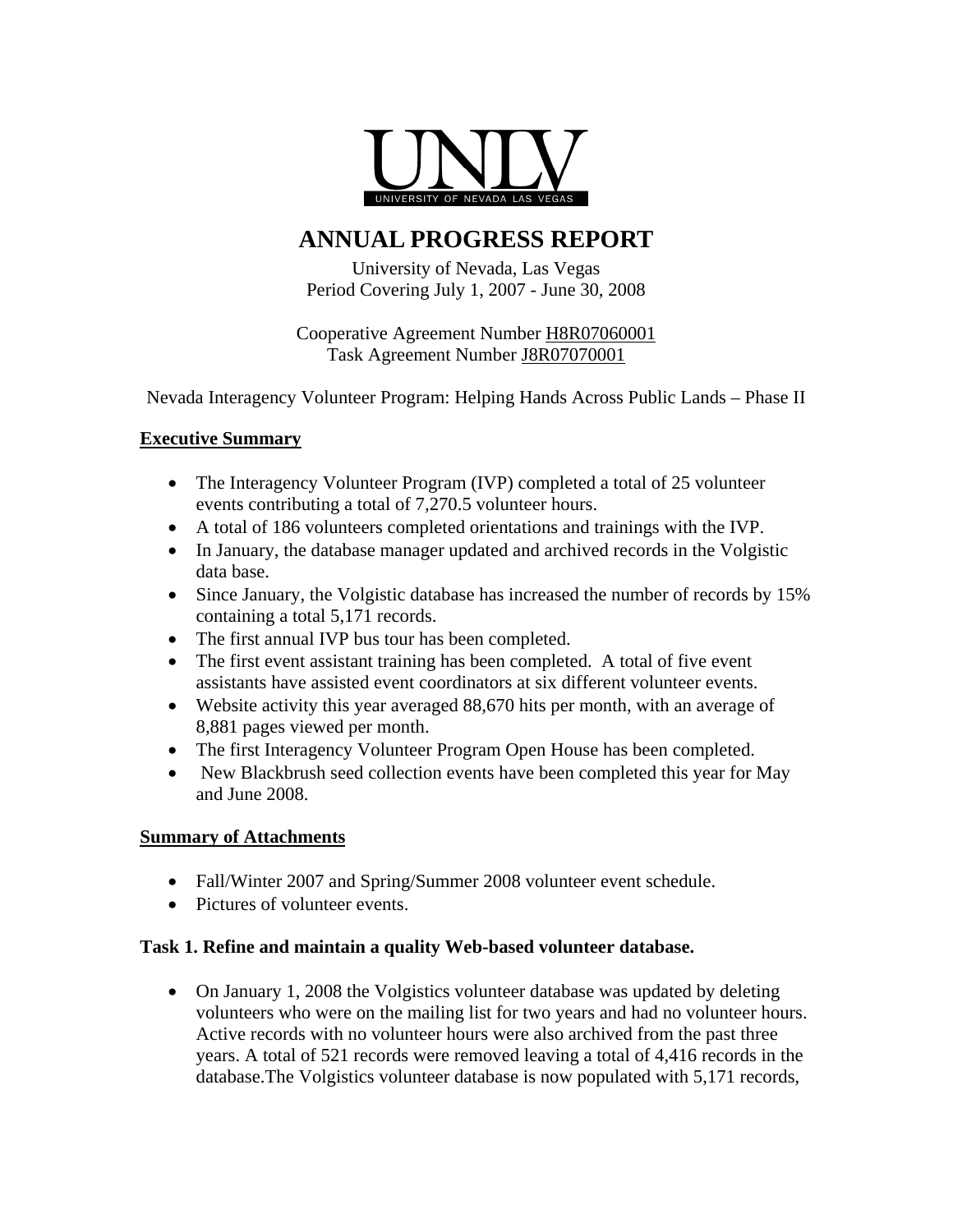representing an increase of 1,195 individuals from July 1, 2007. *(See Figure 1 on next page)*.





#### **Fig. 1 above shows increase in number of records in the database of volunteers.**

#### **Task 2. Manage, update, and administer an IVP Website.**

Website activity tends to fluctuate depending on the time of year. Website averages for July 1, 2007 through June 30, 2008 are as follows:

- An average of 88,670 hits per month.
- An average of 8,881 pages viewed per month. (See Fig. 2 below)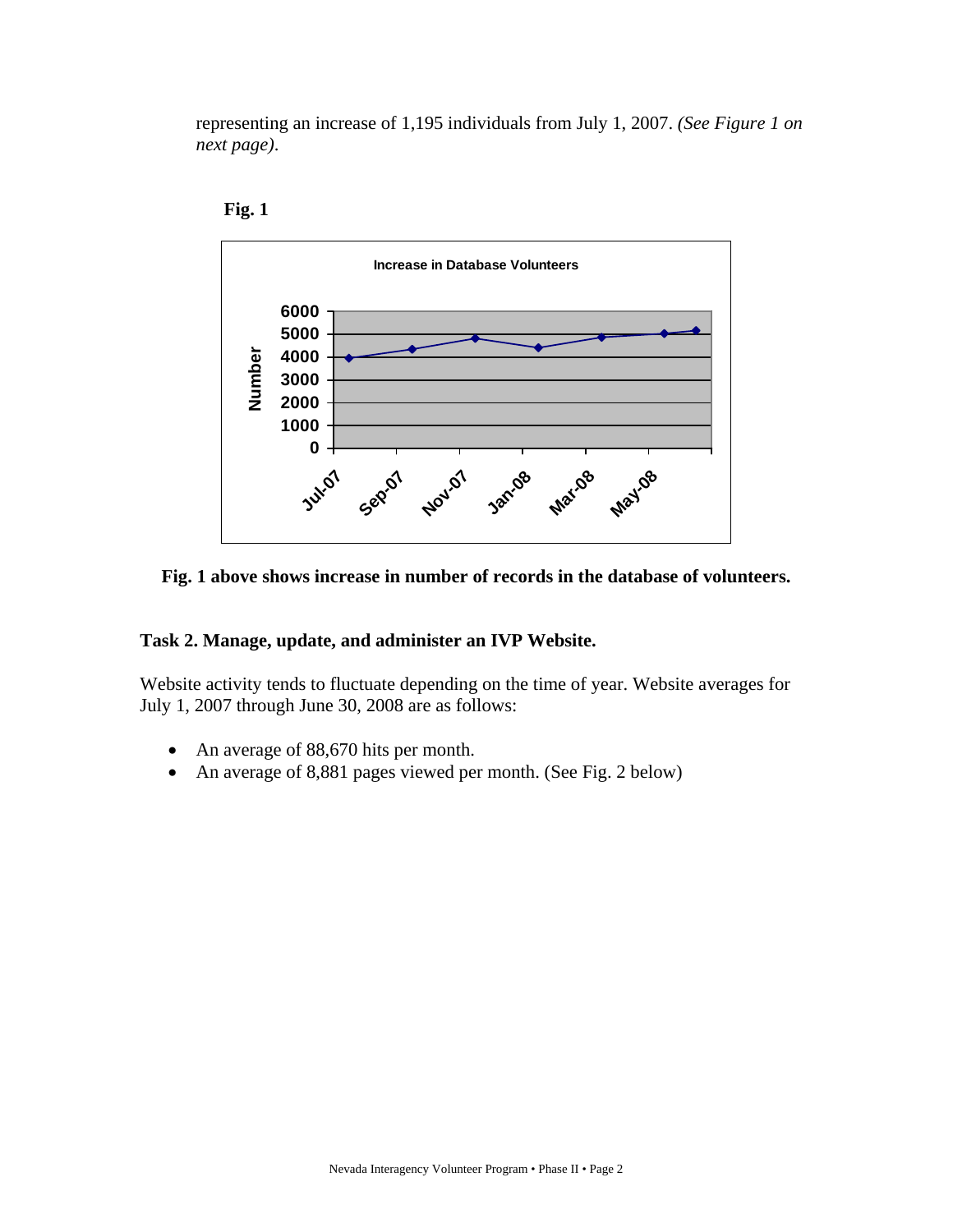

**Fig. 2 illustrates activity on the Website.** 

#### **Task 3. Evaluate and revise, as appropriate, Standard Operating Procedures (SOPs) for all areas of interagency volunteer management.**

The Interagency Volunteer Team (IVP) met twice each month with its primary focus on scheduling volunteer events, organizing the Bus Tour, volunteer trainings, and developing a work plan.

#### **Task 4. Evaluate and update strategies and tools for volunteer recruitment.**

- The IVP Website, [www.getoutdoorsnevada.org,](http://www.getoutdoorsnevada.org/) in combination with the Volgistics volunteer database, continues to be a highly effective tool for recruiting and pre-registering volunteers needed for conservation events.
- The Bus Wrap is now displayed on two different public buses.
- In fall of 2007, Get Outdoors Nevada conducted their first annual open house.
- Amy Ansari presented to six different classes at UNLV and connected with over 200 students.
- Marketing Specialist, LaNelda Rolley, used media release flyers and newspaper advertising to promote three National Public Lands Day events and the Make a Difference Day event.
- Get Outdoors Nevada was represented at a variety of out reach events including the following:
	- UNLV Community Service Fair, where over 1,500 faculty and students attended
	- Henderson Trails Days
	- **HSBC World Environment Day**
	- **UNLV Nevada Spring Volunteer Fair**
	- 2008 Summerlin Earth Day Festival

**Fig. 2**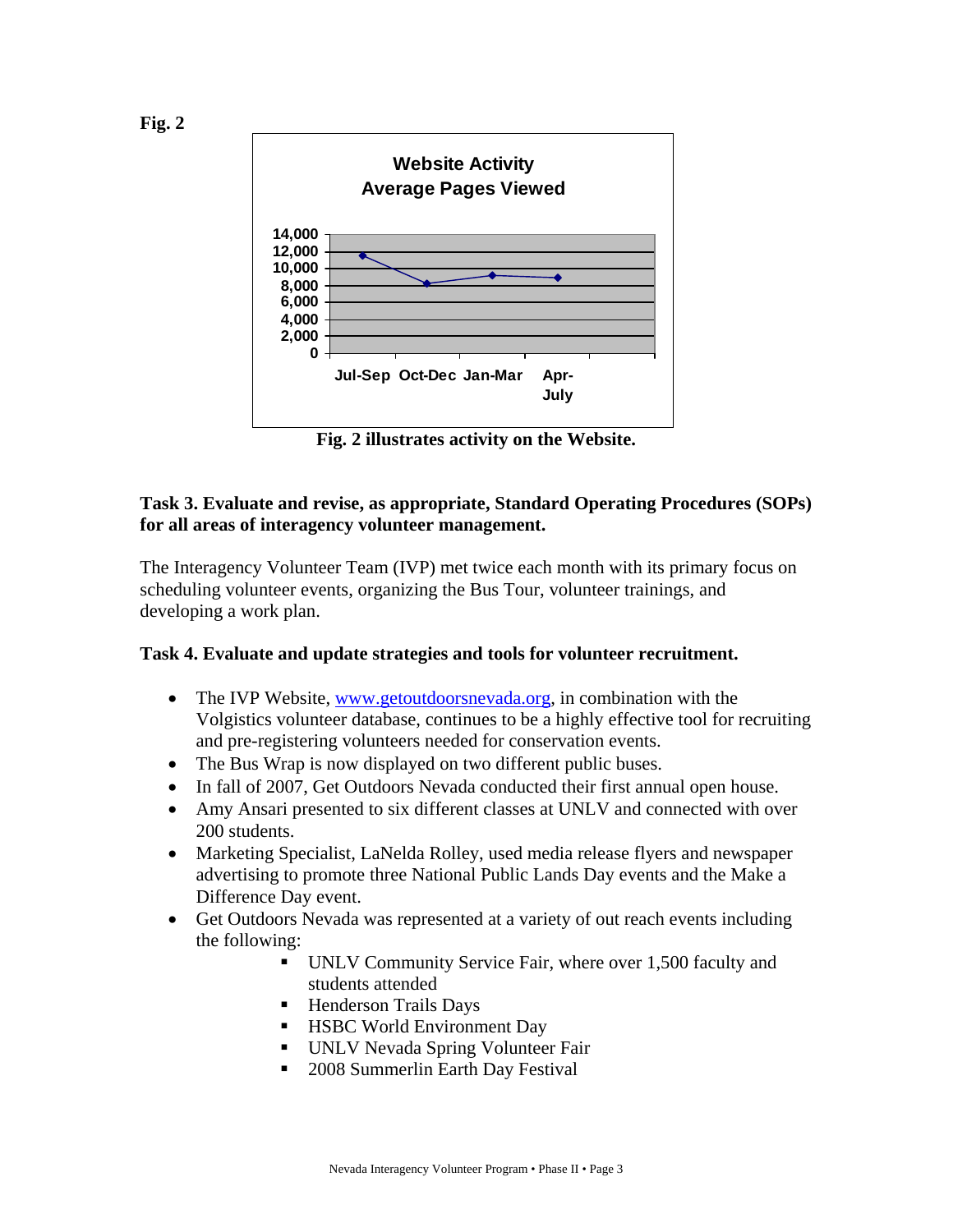#### **Task 5. Support Agency Departments and SNAP Teams with conservation projects that require volunteer workforce on the public lands.**

The Interagency Volunteer Program collaborated with the Take Pride Interagency Program (Don't Trash Nevada) to promote and recruit for a total of 23 events during the annual project period of July 1, 2007 through June 30, 2008. A total of 1,532 people volunteered for these events. The following groups attended these events:

- Ernst and Young
- HSBC
- Las Vegas Climbers Liaison Council
- Several Boy Scout Troops
- Several Girl Scout Troops
- Harrahs
- Corral Academy School
- UNLV's Outdoor Programs
- UNLV's Community Services
- REI

The following is a compilation of all volunteer events from July 1, 2007 through June 30, 2008:

• **August 18, 2007 – Spring Mountains NRA- USFS-Archery Range Clean-up**  Thirty-four volunteers contributed 136 hours to clean-up the Archery Range area of the Spring Mountains. Volunteers collected 30 cubic yards of litter and debris.

# • **September 8, 2007- Spring Mountains NRA-USFS- National Public Lands Day Event**

Twenty-five volunteers contributed 75 hours in seed collection efforts to restore the Lee Meadow's Area. Native plants and grasses collected included Squirrels Tail, Cinquefoil, Snowberry, Currents, and Nodding Brome.

# • **September 22, 2007-Sloan Canyon NCA- BLM- National Public Lands Day Event**

Sixty-five volunteers contributed 195 hours to clean-up Sloan Canyon of litter and debris. Volunteers cleared two square miles of road and collected 55 cubic yards of litter and debris at this event.

• **September 29, 2007 – Lake Mead National Recreation Area - NPS- National Public Lands Day Event** 

A total of 248 volunteers contributed 992 hours to clean-up the Government Wash Area. Volunteers collected 30 cubic yards of litter and debris.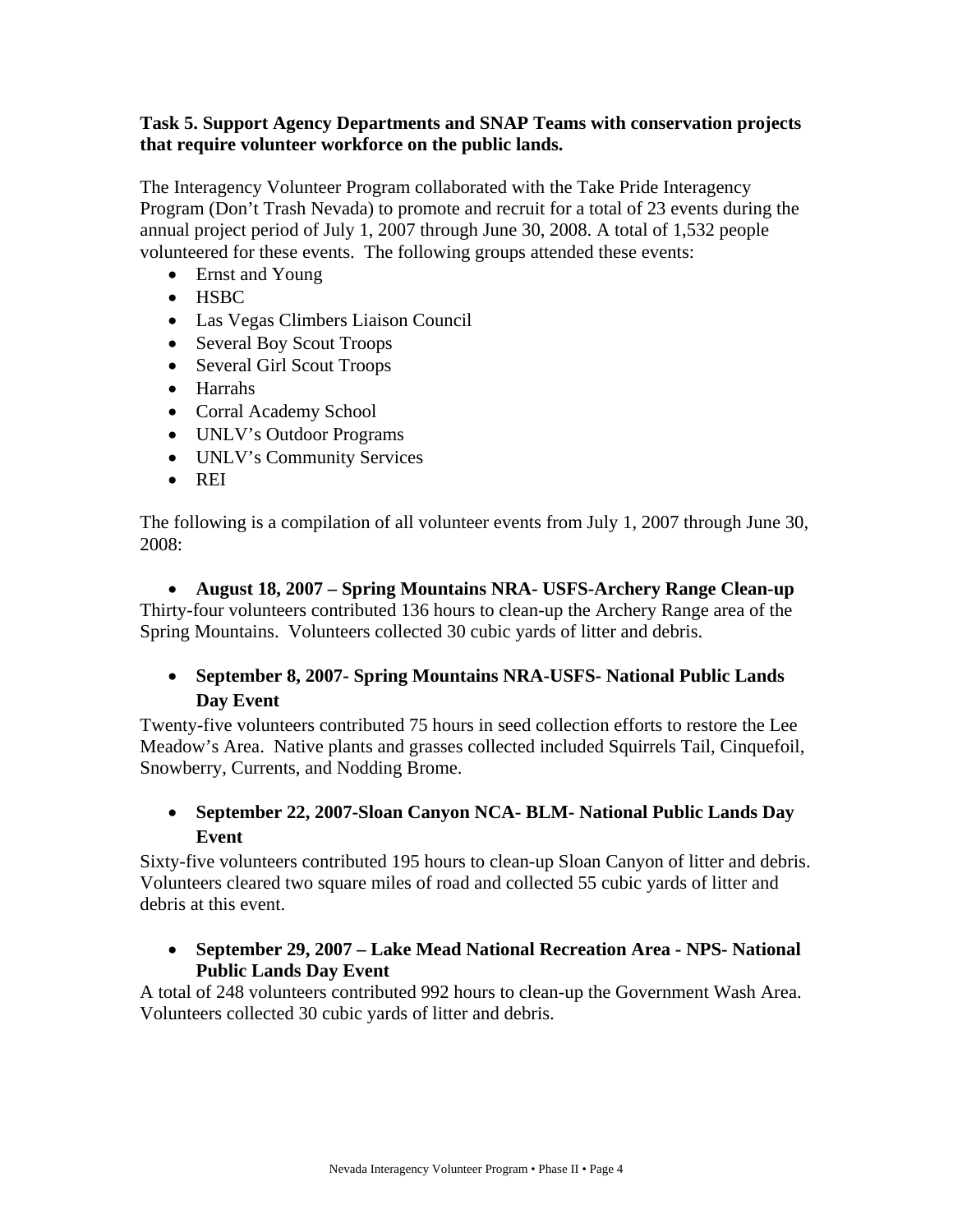# • **October 13, 2007- National Wildlife Refuge- USFWS- National Wildlife Refuge Week**

Eleven volunteers contributed 44 hours to help clean-up and restore the National Wildlife Refuge. Volunteers collected 15 cubic yards of litter and debris.

# • **October 10, 2007- Rainbow Gardens- BLM- Rainbow Gardens Clean-up**

A total of 46 volunteers contributed 138 hours to clean-up and help restore Rainbow Gardens. Volunteers collected 12 cubic yards of litter and debris.

# • **October 27, 2007- Red Rock Canyon Conservation Area – BLM-Make a Difference Day**

A total of 309 volunteers contributed 1,967 hours. The following seventeen projects were completed:

- Reconstruction of approximately three mile trails.
- Graffiti removal at five locations.
- Litter and debris collection at Calico I, Calico II and Sandstone Quarry.
- Rehabilitation of the tortoise habitat (Mojave Max) with new native vegetation.
- Sanding and weather sealing of the Lost Creek and Willow Spring Boardwalks.
- Children's projects with thirty-nine children and parents who participated in seed collection and painting. This new facet of volunteering was spearheaded by event co-sponsor, REI, as part of their P.E.A.K. (Promoting Environmental Awareness in Kids) program.

# • **November 17, 2007- Conservation Transfer Area- BLM**

Sixty-four volunteers contributed at total of 256 hours to removed 84 cubic yards of litter and debris to help restore the Conservation Transfer Area.

# • **January 12, 2008 – Conservation Transfer Area – BLM**

A total of 78 volunteers participated in a litter clean-up at the Conservation Transfer Area. Volunteers contributed 312 hours and collected 168 cubic yards of litter and debris.

# • **February 23, 2008- Conservation Transfer Area- BLM**

A total of 61 volunteers participated in a litter clean-up at the Conservation Transfer Area. Volunteers contributed 244 hours and collected 84 cubic yards of litter and debris.

# • **February 26, 2008- Kraft Mountain- BLM**

A total of 40 volunteers participated in a litter clean-up at Kraft Mountain. Volunteers contributed 320 hours and collected 60 cubic yards of litter and debris.

# • **March 8, 2008- Government Wash Area- NPS**

A total of 130 volunteers participated in the Great American Clean-up at the Government Wash. Volunteers contributed 520 hours and collected 20 cubic yards of litter and debris.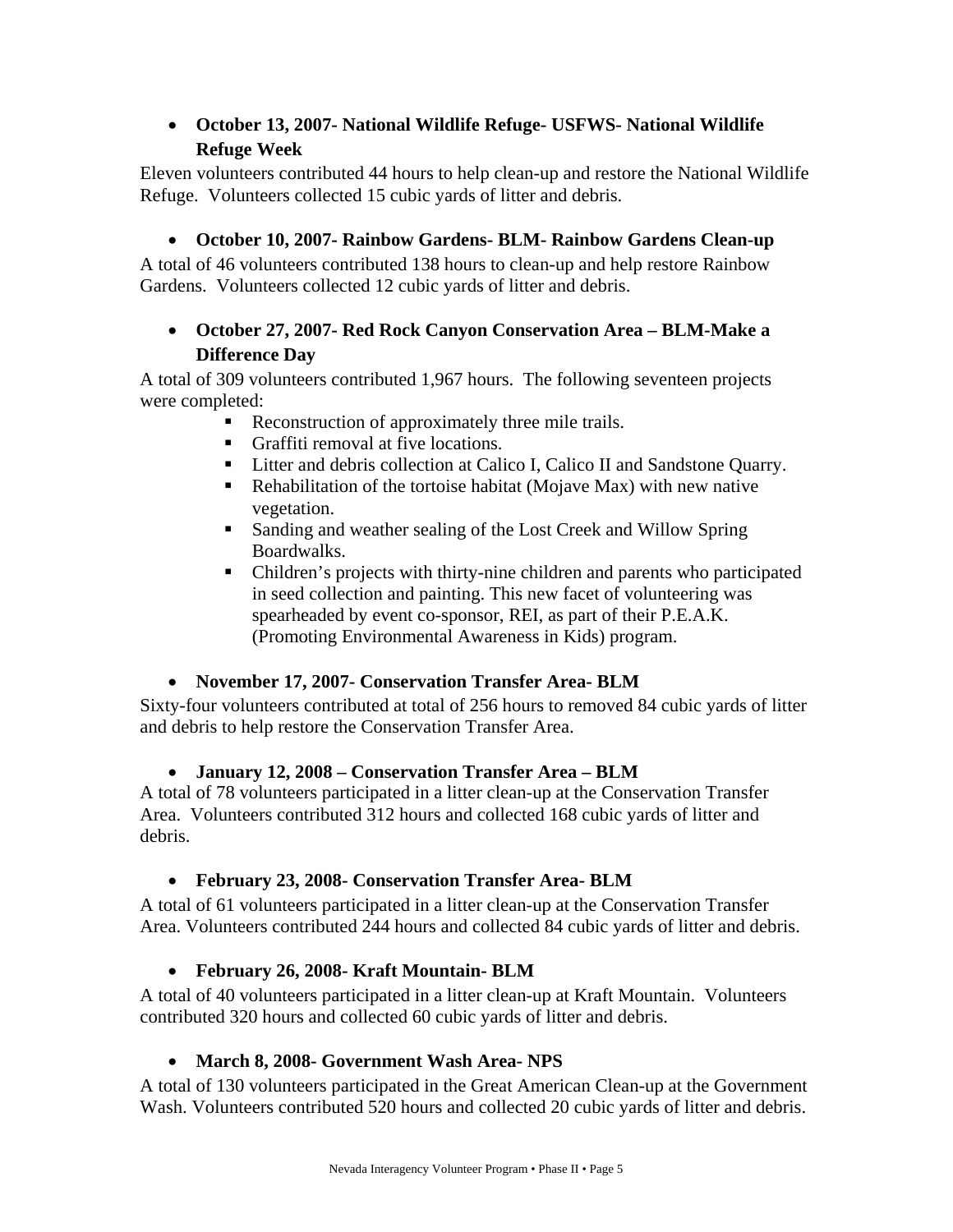# • **April 5, 2008- Boulder Beach-NPS**

A total of 11 volunteers participated in an invasive weed removal at Boulder Beach with the Restoration, Education, and Volunteer Program. Volunteers contributed at total of 40 hours and collected 10 cubic yards of Saharan Mustard.

# • **April 12, 2008- Thirty-three Hole- NPS**

A total of 13 volunteers removed 30 cubic yards of litter from Thirty-three Hole Overlook. Volunteers contributed 52 hours.

# • **April 18, 2008- Spring Mountains- USFS-Earth Day Event**

A total of nine volunteers contributed 36 hours to restore an old OHV road. Volunteers added slash to the ground and planted native Joshua Trees to a half mile of road that was quite steep.

# • **April 19, 2008- Ash Springs- BLM- Earth Day Event**

A total of 38 volunteers collected 30 cubic yards of litter and debris and removed graffiti from an old foundation. Volunteers contributed 154 hours.

# • **April 19, 2008- Thirty-three Hole- NPS**

A total of 40 volunteers removed 30 cubic yards of litter from Thirty-three Hole Overlook. Volunteers contributed 160 hours.

# • **May 3, 2008- Near the Great Unconformity- BLM-Join Hands Day**

A total of 20 volunteers removed 50 cubic yards of litter and debris near the Great Unconformity. Volunteers contributed 80 hours.

# • **May 10, 2008- Spring Mountains- USFS/Spring Mountain Volunteer**

# **Association- Spring Mountains Spring Cleaning**

A total of 175 volunteers removed litter and debris in both the Lee Canyon and Kyle Canyon Areas. Volunteers collected 310 cubic yards of litter and contributed 875 hours.

# • **May 31, 2008-Near Christmas Tree Pass-NPS**

A total of 23 volunteers collected 100 lbs of wet Blackbrush seed for restoration efforts. Volunteers contributed 138 hours.

# • **June 7, 2008- Spring Mountains-USFS-National Trails Day**

A total of 32 volunteers helped preserve the South Loop Trail on Mount Charleston by creating six water bars and cutting one tree that had fallen in the trail. Volunteers also collected 8 cubic yards of litter contributing 149.5 hours.

# • **June 7, 2008- Lee Canyon- NPS**

A total of 19 volunteers collected 30 gallons of wet black brush seed. Volunteers contributed a total of 123 hours.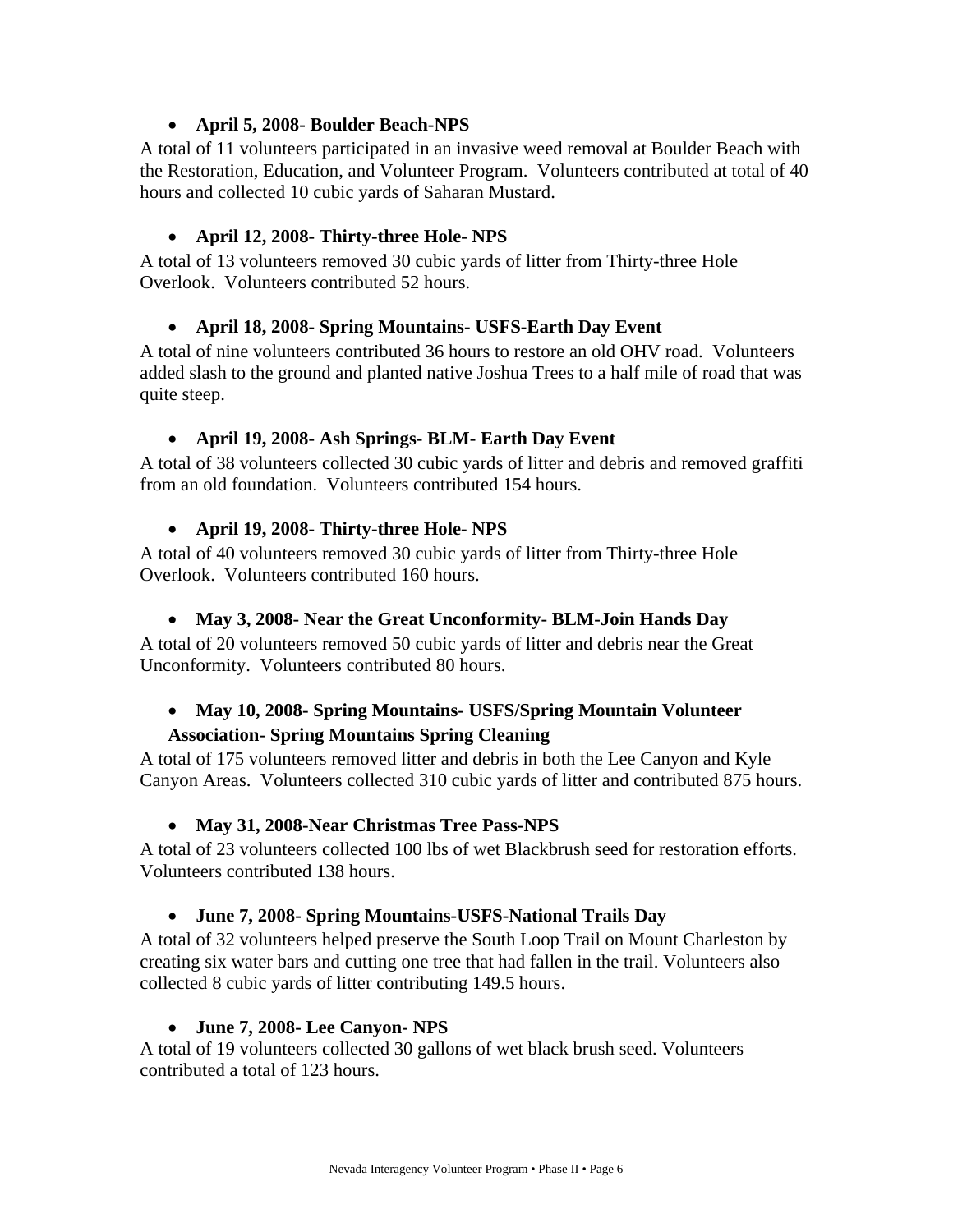# • **June 14, 2008- Wee Thump Wilderness- NPS**

A total of 19 volunteers collected 30 gallons of wet seed and 8 cubic yards of litter. Volunteers contributed 114 hours.

# • **June 21, 2008- Lovell Canyon- NPS- Seed Collection Day**

A total of 30 volunteers collected 50 gallons of wet black brush seed. Volunteers contributed a total of 150 hours.

#### **Task 6. Evaluate, refine, enhance, and deliver interagency volunteer orientation and training program.**

Volunteer training sessions composed of numerous educational events are offered three times each year: fall, winter and spring. The IVP team completed a total of 16 successful training events. The trainings are as follows:

- Seventeen volunteers completed the Volunteer Orientation training on October 6 and 8, 2007.
- Ten volunteers completed the Submerged Cultural Resource training on October 10, 2007.
- Eight volunteers completed the Fall Colors training on October 13, 2007.
- Four volunteers completed the ATV training on October 19, 2007.
- Seven volunteers completed the St. Thomas Inundation, Resurrection, and the Ebb and Flow of History training on October 24, 2007.
- Four volunteers completed the Birding training on October 31, 2007.
- Six volunteers completed the Map and Compass training on November 7, 2007
- Seven volunteers completed the Astronomy training on November 10, 2007.
- Ten volunteers completed the Hiking on Public Lands training on November 17, 2007.
- Two volunteers completed a Map and Compass training on January 3, 2008.
- Two volunteers completed ATV training on January 17, 2008.
- Twenty-three volunteers completed First Aid/CPR/AED training on January 19, 2008 and February 1, 2008.
- Five volunteers completed Event Assistant training on February 9, 2008. Each volunteer that attended this training has already signed up to attend a spring or summer event.
- Ten volunteers completed First Aid/CPR/AED training on April 1, 2008.
- Thirteen volunteers completed Native Plant training in the Spring Mountains on June 14, 2008.
- Eight volunteers completed Cultural Resource training on June 18, 2008.

The first Annual IVP Bus Tour was held on May 16, 2008. Fifty volunteers attended the tour and visited Red Rock Canyon Conservation Area and Lake Mead National Recreation Area. Highlights of the tour:

• Specialists discussing a variety of topics including wild horse and borrows, sub-merged cultural resources, and lake levels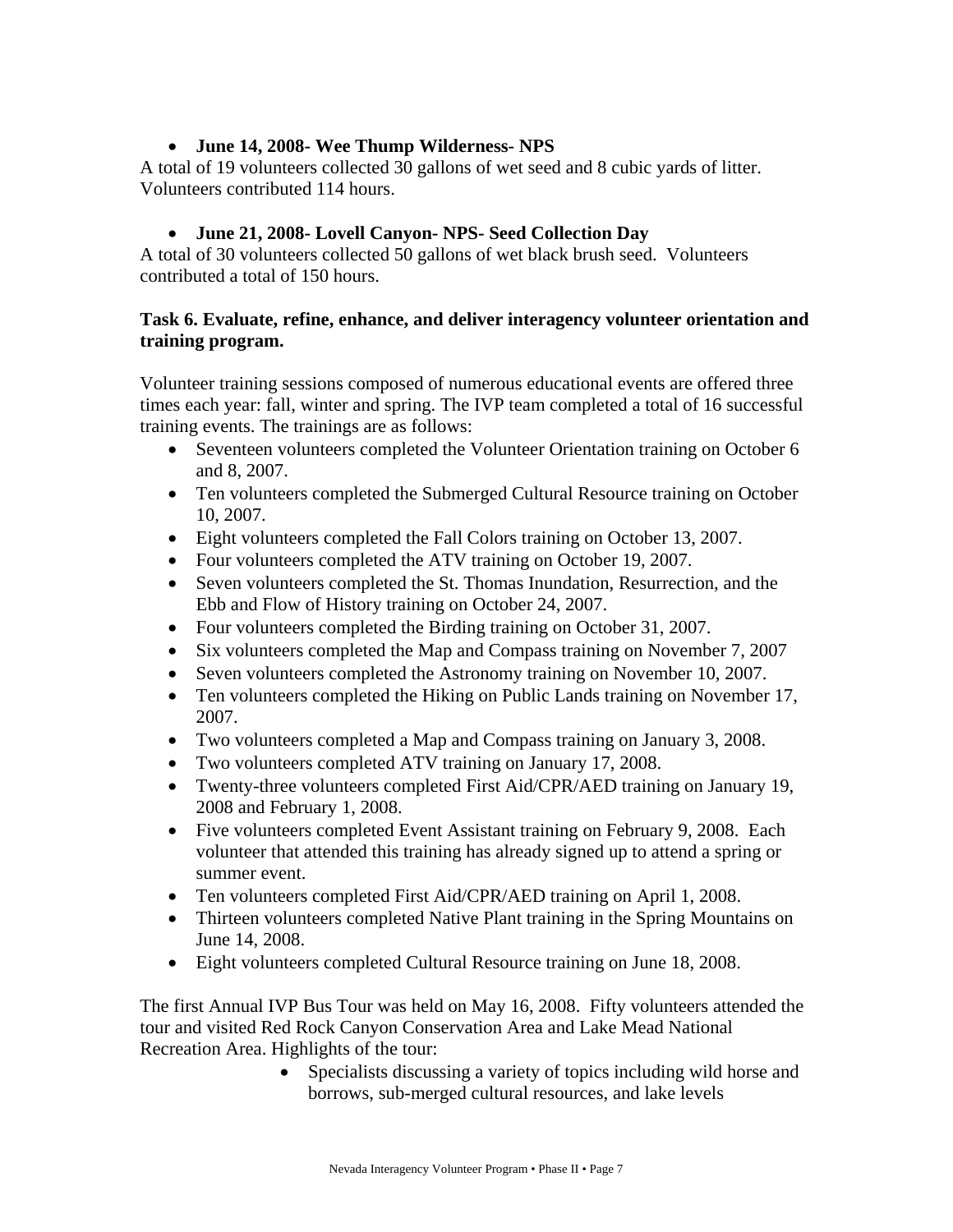- A boat tour of Lake Mead on the Desert Princess
- An interpretive talk at Willow Springs in Red Rock Canyon
- Positive feedback from volunteers

It is also important to note that registration for this training was full three days after it posted on the Get Outdoors Nevada website.

# **Task 7. Identify possible grant and donation opportunities to help support and sustain the program.**

The following are public relations and outreach activities, as well as opportunities to develop new collaborative community partnerships and relationships that were accomplished:

- Developed a new partnership with Friends of Nevada Wilderness. We are now posting their upcoming restoration projects that are in the southern Nevada area through the Get Outdoors Nevada website.
- Developed new partnerships with other organizations such as, the Las Vegas Climbers Liaison Council and the Mountaineers Club. These organizations now promote Get Outdoors Nevada events internally. In addition, the president of the Native Plant Society, Joseph Betzler presented a native plant training in Lee Meadows on June 14, 2008.
- Developing relationship with Regional Transportation Commission to create carpool program for volunteer events.

# **Task 8. Plan and implement volunteer recognition initiatives and events.**

Two hundred and ten volunteers attended the third annual Volunteer Recognition Awards Ceremony on November 3, 2007 at the Renaissance Hotel.

- Ten undergraduate students from the College of Hotel Administration coordinated logistics with Amy Ansari and Tyra Jenkins.
- Feedback from volunteers and federal land managers was positive.
- National Park Service Superintendent Bill Dickinson was the guest speaker.
- Five awards were presented in the following categories: Volunteer of the Year Award, Volunteer Group of the Year Award, Lifetime Achievement Award, Volunteer Supervisor of the Year Award, and the Special Service Award.
- Get Outdoors Nevada "Static Cling" stickers were sent to all active volunteers for Volunteer Recognition Week (March 23-29, 2008).

Submitted by:

Date: June 30, 2008

Margaret N. Rees, Principal Investigator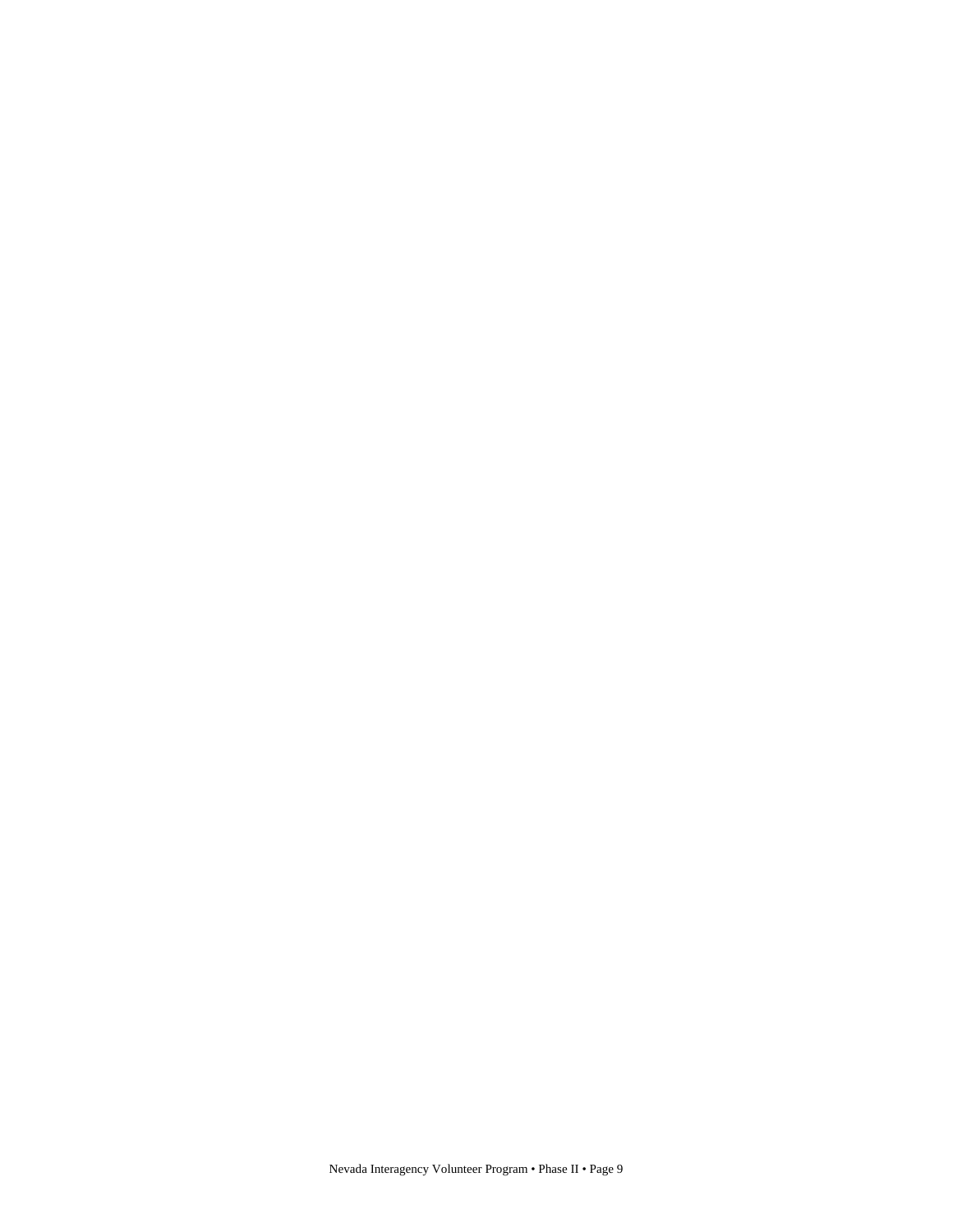# **2008 Spring/Summer Events**

| Date/                                                            | Agency                              | <b>Event Name</b>                                                | Location                                                    | Nature of Work                                                                         | Special                                                                     | Volunteers |
|------------------------------------------------------------------|-------------------------------------|------------------------------------------------------------------|-------------------------------------------------------------|----------------------------------------------------------------------------------------|-----------------------------------------------------------------------------|------------|
| Time                                                             |                                     |                                                                  |                                                             |                                                                                        | Requirements                                                                | Needed     |
| 2008                                                             |                                     |                                                                  |                                                             |                                                                                        |                                                                             |            |
| <b>Saturday, January 12</b><br>$8:30$ am $-12:00$ pm             | <b>Bureau of Land</b><br>Management | Conservation<br><b>Transfer Area</b><br>Litter Clean up          | Las Vegas Wash/Losse                                        | Litter/Debris<br>Cleanup                                                               | Minimum<br>age- 6 yrs.<br>with adult<br>supervision                         | $250+$     |
| <b>Saturday, March 1</b><br>$8:00am - 2:00pm$                    | <b>Bureau of Land</b><br>Management | Mormon<br>Mountains<br>Wilderness<br>Volunteer Day               | <b>Mormon Mountain Wilderness</b>                           | Various projects<br>including trail<br>restoration and litter<br>clean up              | Individuals<br>under 18<br>must be<br>accompanied<br>by a parent            | 20         |
| <b>Saturday, March 8</b><br>$8:45am - 3:00pm$                    | <b>U.S Forest</b><br>Service        | Rainbow<br>Mountain<br>Volunteer Day                             | <b>Rainbow Mountain Wilderness</b><br>Area                  | Erasing vehicle<br>tracks, vertical<br>mulching, and<br>transplanting native<br>plants | Must be 18<br>years old or<br>accompanied<br>by<br>parent/legal<br>guardian | 8          |
| <b>Saturday, March 8</b><br>$8:00 \text{ am} - 12:00 \text{ pm}$ | <b>National Park</b><br>Service     | <b>Great American</b><br>Clean Up                                | Lake Mead NRA<br>Government Wash                            | Litter/Debris<br>Cleanup                                                               | Minimum<br>age- 6 yrs.<br>with adult<br>supervision                         | $100+$     |
| <b>Saturday, March 29</b><br>8:30 $am - 1:00 pm$                 | <b>Bureau of Land</b><br>Management | <b>Gypsum Cave</b><br>Graffiti Removal<br>and Litter Clean<br>Up | Near Gypsum Cave                                            | Litter/Debris<br>Cleanup<br>and Graffiti Removal                                       | Minimum<br>age-12 yrs.<br>with adult<br>supervision                         | $25-40$    |
| Saturday, April 5<br>8:00am-12:00pm                              | <b>National Park</b><br>Service     | Restoration,<br>,Education and<br>Volunteer Project              | Lake Mead NRA<br><b>Boulder Beach</b>                       | <b>Invasive Weed</b><br>removal and<br>education project                               | Individuals<br>under 18<br>must have<br>adult<br>supervision                | 35         |
| Saturday, April 12<br>$8:30$ am $-12:00$ pm                      | <b>National Park</b><br>Service     | Thirty-three hole<br>Litter Clean Up                             | Lake Mead NRA<br>Thirty-three Hole Overlook                 | Litter/Debris<br>Cleanup                                                               | Individuals<br>under 18<br>must have<br>adult<br>supervision                | $30 - 50$  |
| Friday, April 18<br>$8:30$ am $-12:00$ pm                        | <b>U.S Forest</b><br>Service        | Earth Day<br>Celebration                                         | <b>Spring Mountains NRA</b><br>Mt Charleston<br>Lee Meadows | Restoration                                                                            | Minimum<br>age- 6 yrs.<br>with adult<br>supervision                         | 20         |
| Saturday, April 19<br>7:30 am $-1:00$ pm                         | <b>Bureau of Land</b><br>Management | Earth Day<br>Celebration                                         | Red Rock Canyon NCA                                         |                                                                                        |                                                                             |            |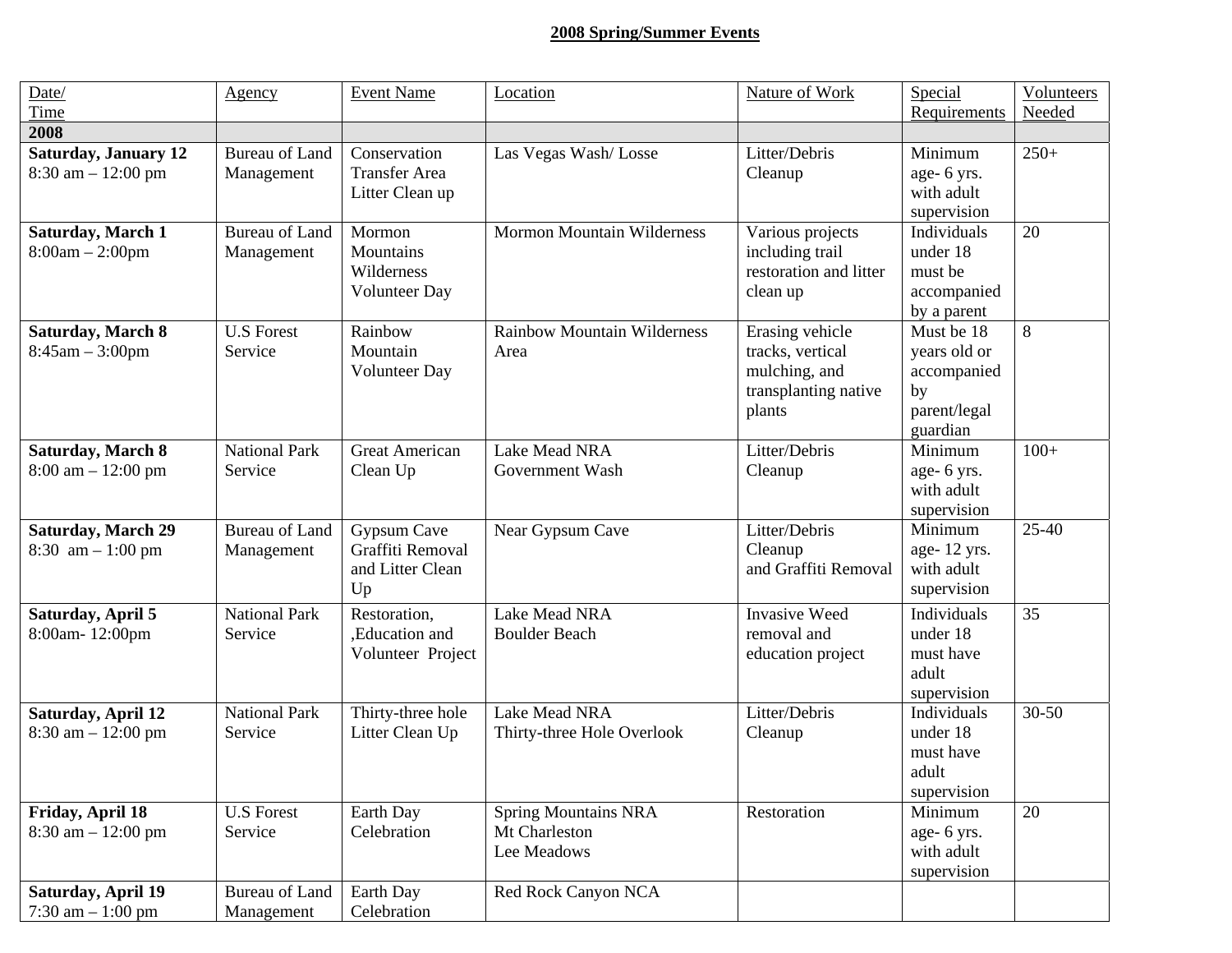| Saturday, May 3<br>$8:30$ am $-12:00$ pm                  | <b>Bureau of Land</b><br>Management                                      | Join Hands Day                                          | Near Sunrise<br>(Henderson)                                                                                                                    | Litter Cleanup                                       | Minimum<br>age- 6 yrs.<br>with adult<br>supervision                                                                                                     | 50-100                      |
|-----------------------------------------------------------|--------------------------------------------------------------------------|---------------------------------------------------------|------------------------------------------------------------------------------------------------------------------------------------------------|------------------------------------------------------|---------------------------------------------------------------------------------------------------------------------------------------------------------|-----------------------------|
| Saturday, May 10<br>$9:00am - 1:00pm$<br>Lunch at 1:30pm  | <b>U.S Forest</b><br>Service                                             | <b>Spring Mountains</b><br><b>Spring Cleaning</b>       | <b>Spring Mountains NRA</b>                                                                                                                    | Litter Cleanup                                       | Minimum<br>age-12 yrs.<br>with adult<br>supervision                                                                                                     | 300                         |
| Friday, May 16<br>$8:00 \text{ am} - 4:00 \text{ pm}$     | <b>National Park</b><br>Service /<br><b>Bureau of Land</b><br>Management | <b>Public Lands Bus</b><br>Tour                         | Lake Mead NRA and Red Rock<br>Canyon NCA                                                                                                       | <b>Bus Tour</b>                                      | Individuals<br>under 18<br>must have<br>adult<br>supervision                                                                                            | 50                          |
| Saturday, May 16-18<br>Overnight trip<br>Meeting time TBD | <b>Bureau of Land</b><br>Management                                      | <b>Invasive Weed</b><br>Removal<br>Volunteer<br>Project | Please contact Pat Bruce with<br>Friends of Nevada Wilderness for<br>more information 775-324-7667<br><b>or</b><br>pbruce@nevadawilderness.org | <b>Invasive Weed</b><br>Removal                      | Must be 18<br>years old or<br>accompanied<br>by<br>parent/legal<br>guardian                                                                             | 8                           |
| Monday, May 31<br>$8:00am - 3:00 pm$                      | <b>U.S Forest</b><br>Service                                             | Griffith Peak<br><b>Trailhead Project</b>               | Griffith Peak Trailhead- Spring<br>Mountains<br>Please register by calling Friends<br>of Nevada Wilderness at (775)<br>324-7667                | Restoring areas<br>degraded by<br>motorized vehicles | Individuals<br>under 18<br>must be<br>accompanied<br>by a parent.<br>Need 4WD<br>vehicle to<br>drive to<br>project<br>location,<br>otherwise<br>carpool | 8                           |
| Saturday, June 7<br>$8:30$ am $-12:00$ pm                 | <b>U.S Forest</b><br>Service                                             | <b>National Trails</b><br>Day                           | <b>Spring Mountains NRA</b><br>Mt Charleston<br>South Loop Trail Head                                                                          | <b>Trail Maintenance</b><br>and Restoration          | Minimum<br>age- 6 yrs.<br>with adult<br>supervision                                                                                                     | 40                          |
| Saturday, May 31                                          | <b>National Park</b><br>Service                                          | <b>Restoration Event</b>                                | Please contact Nancy Bernard at<br>NPS 293-8714                                                                                                | Seed Collection                                      | Individuals<br>under 18<br>must be<br>accompanied<br>by adult                                                                                           | Greater<br>than 4<br>people |
| Saturday, June 7<br><b>Contact Nancy Bernard</b>          | <b>National Park</b><br>Service                                          | <b>Restoration Event</b>                                | Please contact Nancy Bernard at<br>NPS 293-8714                                                                                                | Seed Collection                                      | Individuals<br>under 18<br>must be<br>accompanied<br>by adult                                                                                           | Greater<br>than 4<br>people |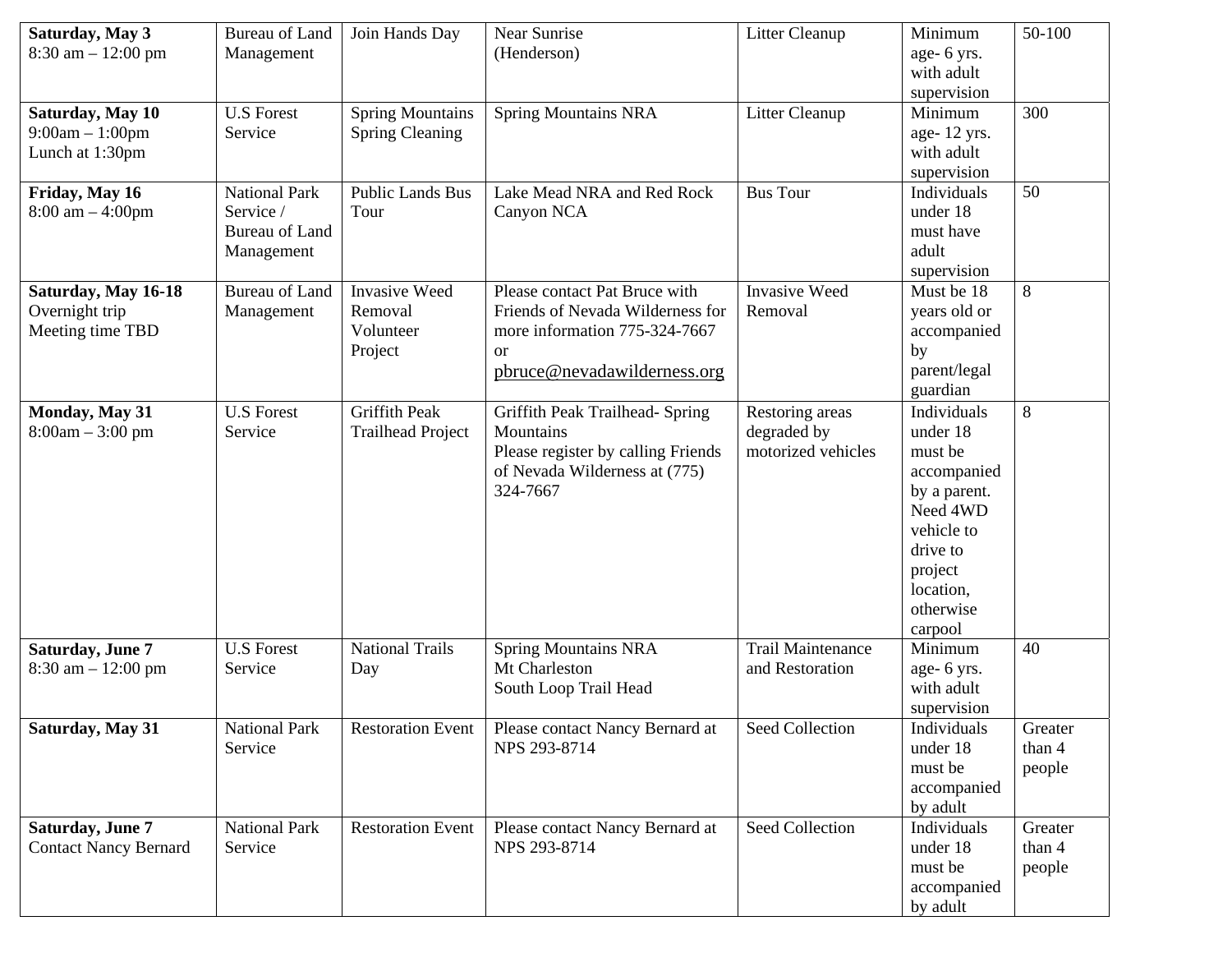| <b>Saturday, June 14</b> | <b>National Park</b> | <b>Restoration Event</b> | Between Nipton and Searchlight.  | Seed Collection | Individuals | Greater |
|--------------------------|----------------------|--------------------------|----------------------------------|-----------------|-------------|---------|
| $7:00am - 1:30pm$        | Service              |                          | Volunteers will meet at a        |                 | under 18    | than 4  |
| Work stops at 12:00pm to |                      |                          | common location and carpool      |                 | must be     | people  |
| drive back to carpool    |                      |                          | (location subject to change      |                 | accompanied |         |
| location.                |                      |                          | depending on if seeds are ready) |                 | by adult    |         |
| <b>Saturday, June 21</b> | <b>National Park</b> | <b>Restoration Event</b> | Lee Canyon Spring Mountains      | Seed Collection | Individuals | Greater |
| $7:00am - 1:30pm$        | Service              |                          | <b>NRA</b>                       |                 | under 18    | than 4  |
| Work stops at 12:00pm to |                      |                          | location subject to change       |                 | must be     | people  |
| drive back to carpool    |                      |                          | depending on if seeds are ready  |                 | accompanied |         |
| location.                |                      |                          |                                  |                 | by adult    |         |
| <b>Saturday, June 28</b> | <b>National Park</b> | <b>Restoration Event</b> | Red Rock Canyon NCA              | Seed Collection | Individuals | Greater |
| $7:00am - 1:30pm$        | Service              |                          | (location subject to change      |                 | under 18    | than 4  |
| Work stops at 12:00pm to |                      |                          | depending on if seeds are ready) |                 | must be     | people  |
| drive back to carpool    |                      |                          |                                  |                 | accompanied |         |
| location.                |                      |                          |                                  |                 | by adult    |         |

**Please note:**

**Start time for all events includes a 30 minute check –in period**

**All volunteers under the age of 18 must provide a signed parental approval form.**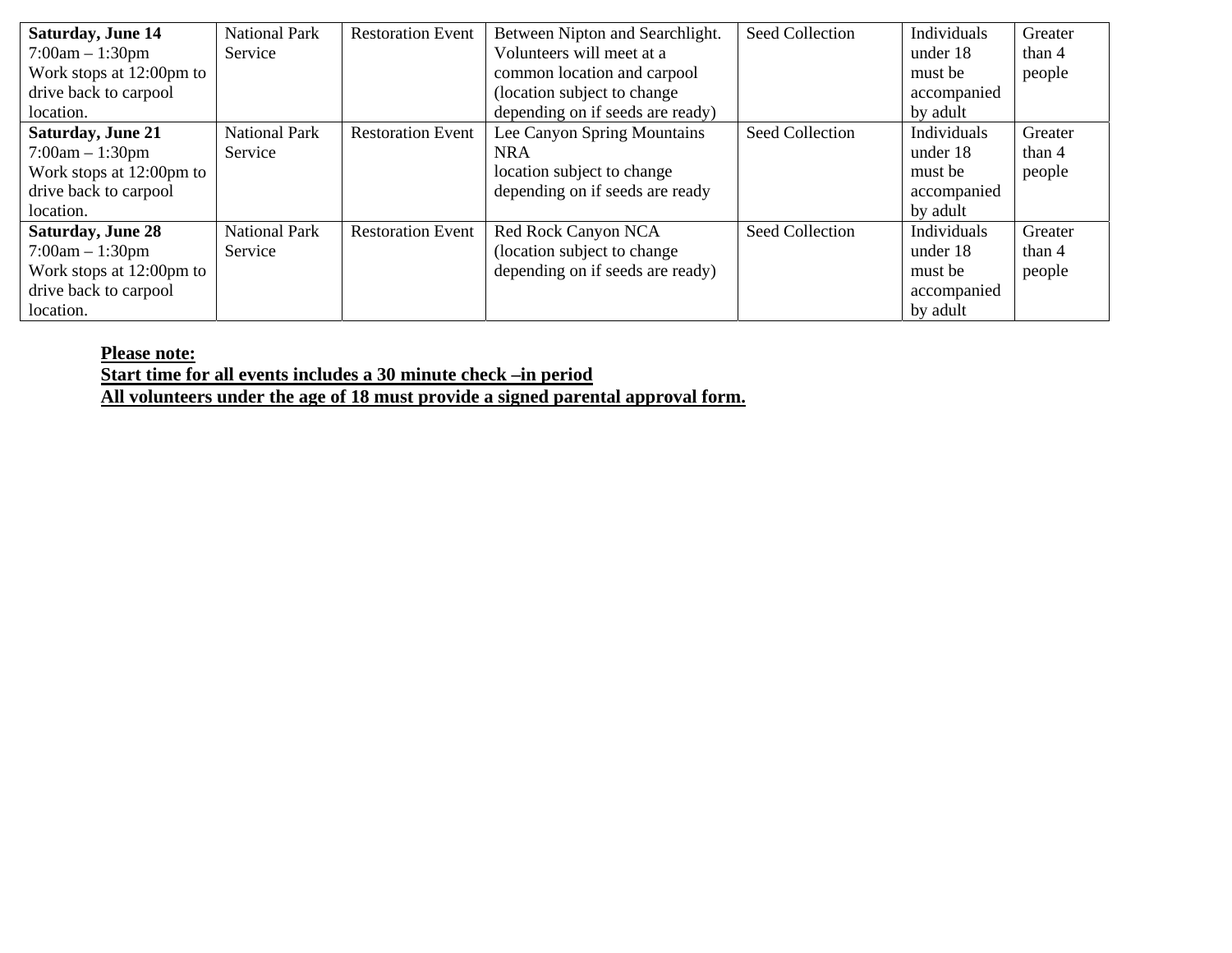# National Public Lands Day 2007 Sloan Canyon



National Trails Day 2008